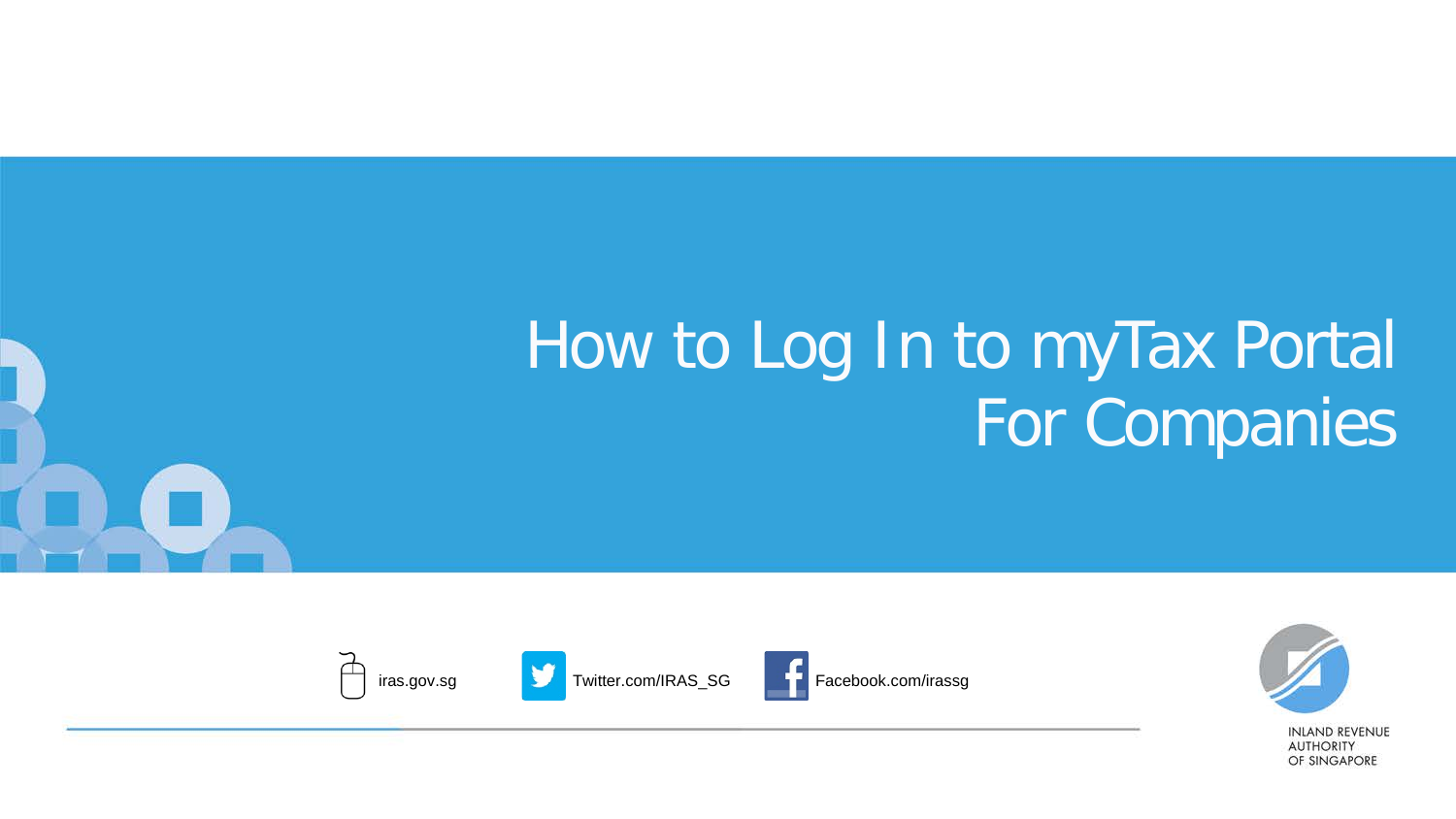A Singapore Government Agency Website INLAND REVENUE OF SINGAPORE. **A Announcement:** Weekly maintenance hours (Singapore time): Wed 2:00 AM - 6:00 AM | Sun 2:00 AM - 8:30 AM Login to *myTax* Portal **Personal Tax Business Tax** ு  $\overline{\Xi}$ **Tax Agent Login** > Client Notice of Transfer > Request Singpass/ Corppass Tax Season 2021 **Greater Convenience with** Find out all you need to know about **Digitised Notices** individual income tax filing and your tax From May 2021, most IRAS notices will be filing obligations. digitised and paper notices will be phased out. > More Announcements

| <b>Step</b>   | <b>Action/Note</b>                  |
|---------------|-------------------------------------|
|               | Go to<br>https://mytax.iras.gov.sg. |
| $\mathcal{P}$ | <b>Select Business Tax.</b>         |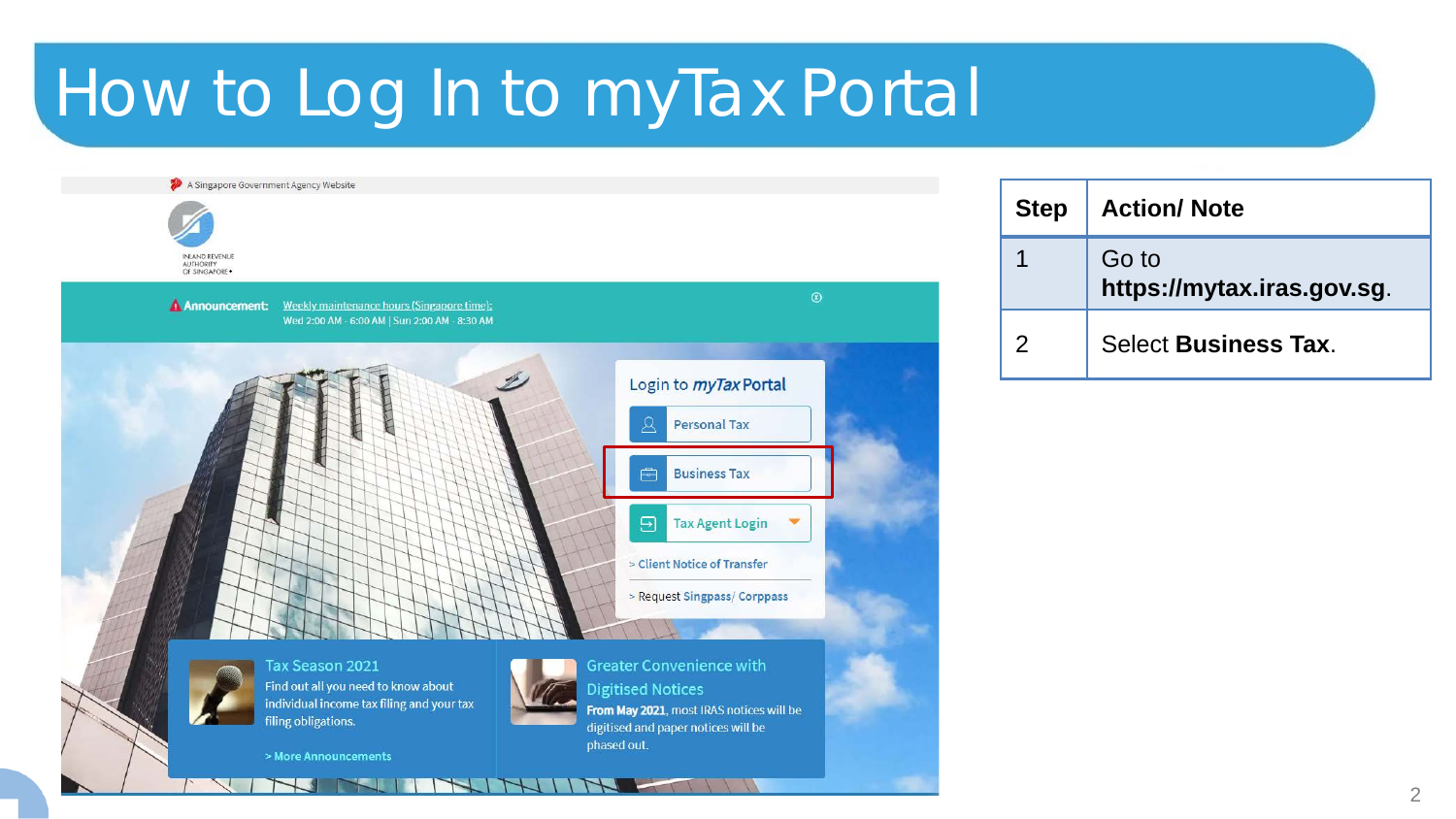| A Singapore Government Agency Website<br><b>singpass</b><br>Services $\vee$ | $F$ $T$ $F$ $\Theta$<br>$\alpha$                                      | <b>Step</b> | <b>Action/Note</b>                                                           |
|-----------------------------------------------------------------------------|-----------------------------------------------------------------------|-------------|------------------------------------------------------------------------------|
|                                                                             |                                                                       |             | Log In With Singpass                                                         |
|                                                                             | Password login<br>Singpass app<br>Scan with Singpass app<br>to log in |             | You can choose between two<br>login methods.                                 |
| <b>Welcome to Singpass</b><br>Your trusted digital identity                 |                                                                       |             | Option A: via Singpass App<br>Option B: via Password<br>Login                |
| <b>Have questions?</b><br>Locate a counter<br><b>Contact us</b>             | singpass                                                              |             | If you are a Singpass<br>Foreign user, only option A is<br>available to you. |

Don't have Singpass app? Download now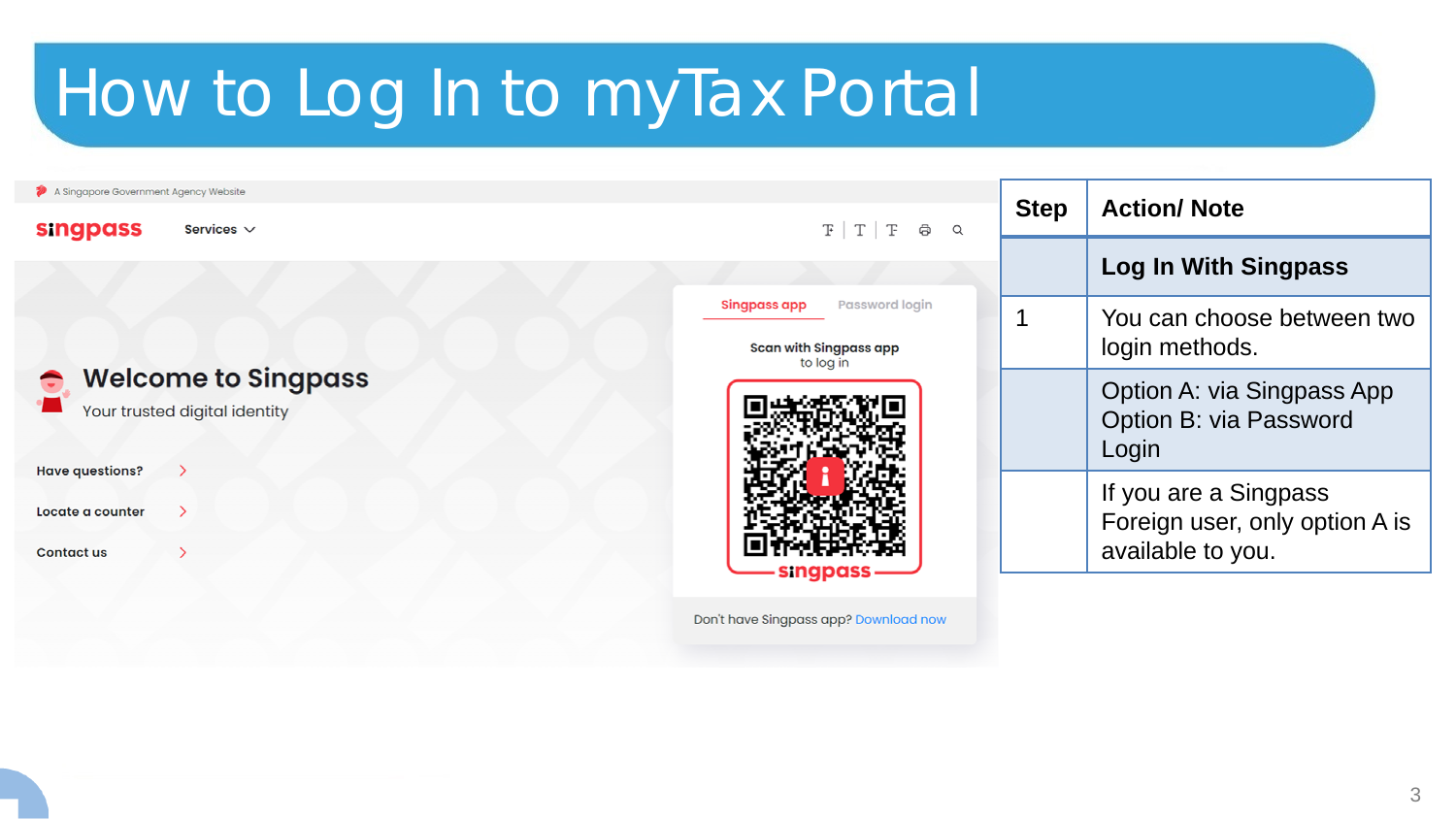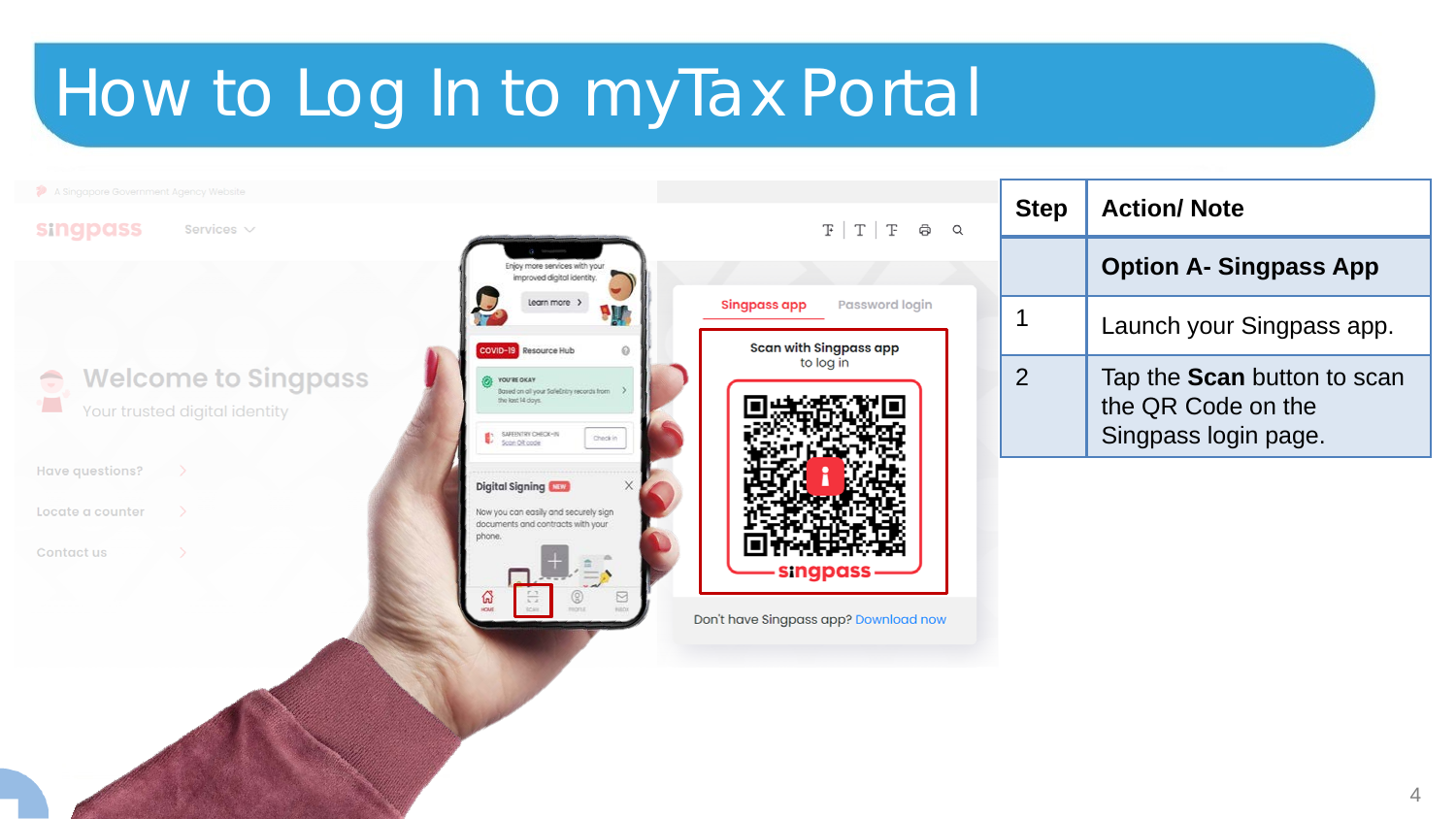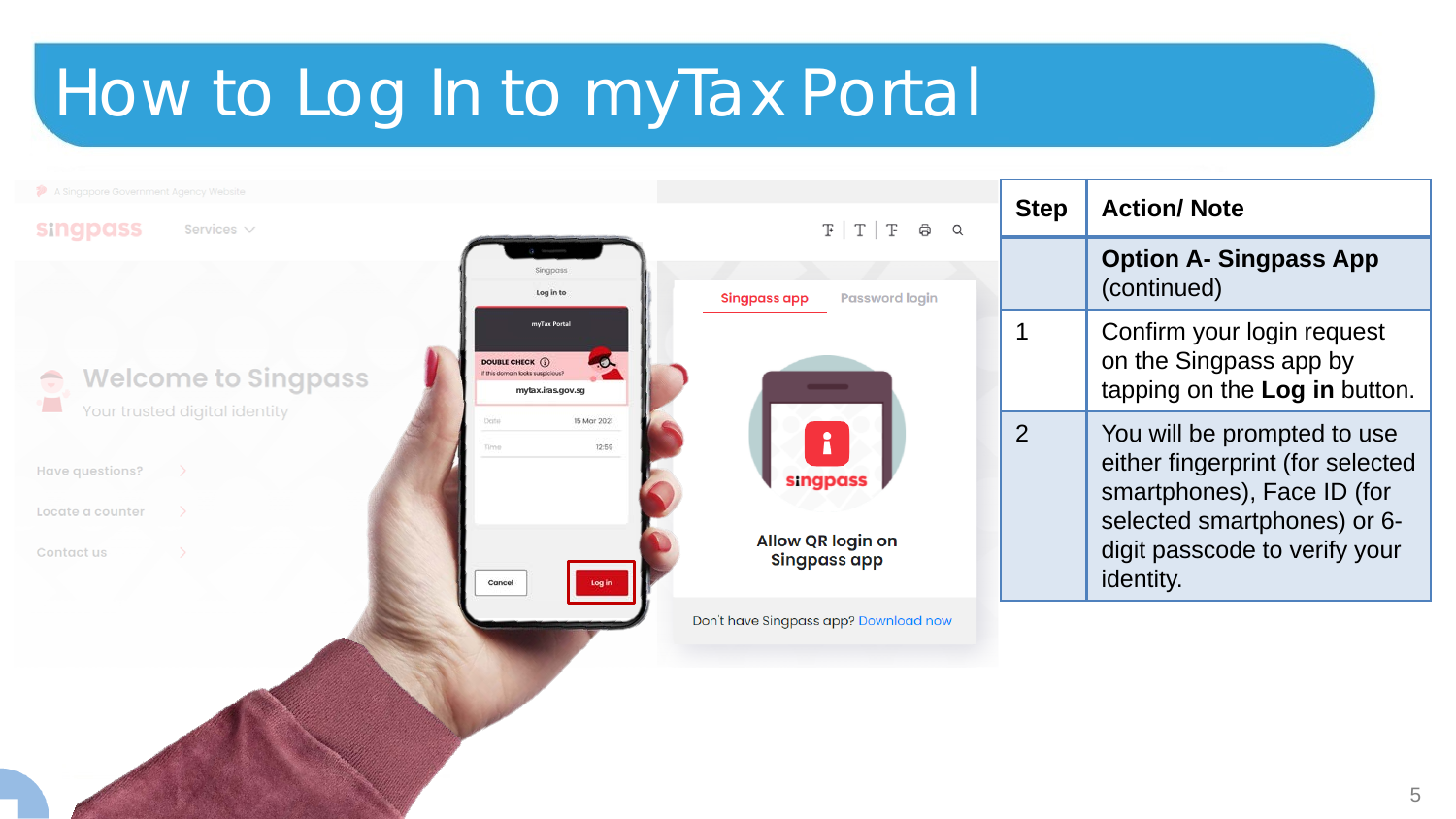| A Singapore Government Agency Website<br><b>singpass</b><br>Services $\vee$ | $F T F \oplus Q$                      | <b>Step</b>    | <b>Action/Note</b>                                                              |
|-----------------------------------------------------------------------------|---------------------------------------|----------------|---------------------------------------------------------------------------------|
|                                                                             | <b>Password login</b><br>Singpass app |                | <b>Option B- Password Login</b><br>(not available to Singpass<br>Foreign users) |
| <b>Welcome to Singpass</b><br>Your trusted digital identity                 | Log in<br>Singpass ID                 |                | Enter your Singpass ID and<br>password.                                         |
|                                                                             | Password                              | $\overline{2}$ | Click on Log In.                                                                |
| <b>Have questions?</b><br>Locate a counter                                  | Log in                                |                |                                                                                 |
| Contact us                                                                  | Forgot Singpass ID<br>Reset password  |                |                                                                                 |
|                                                                             | <b>Register for Singpass</b>          |                |                                                                                 |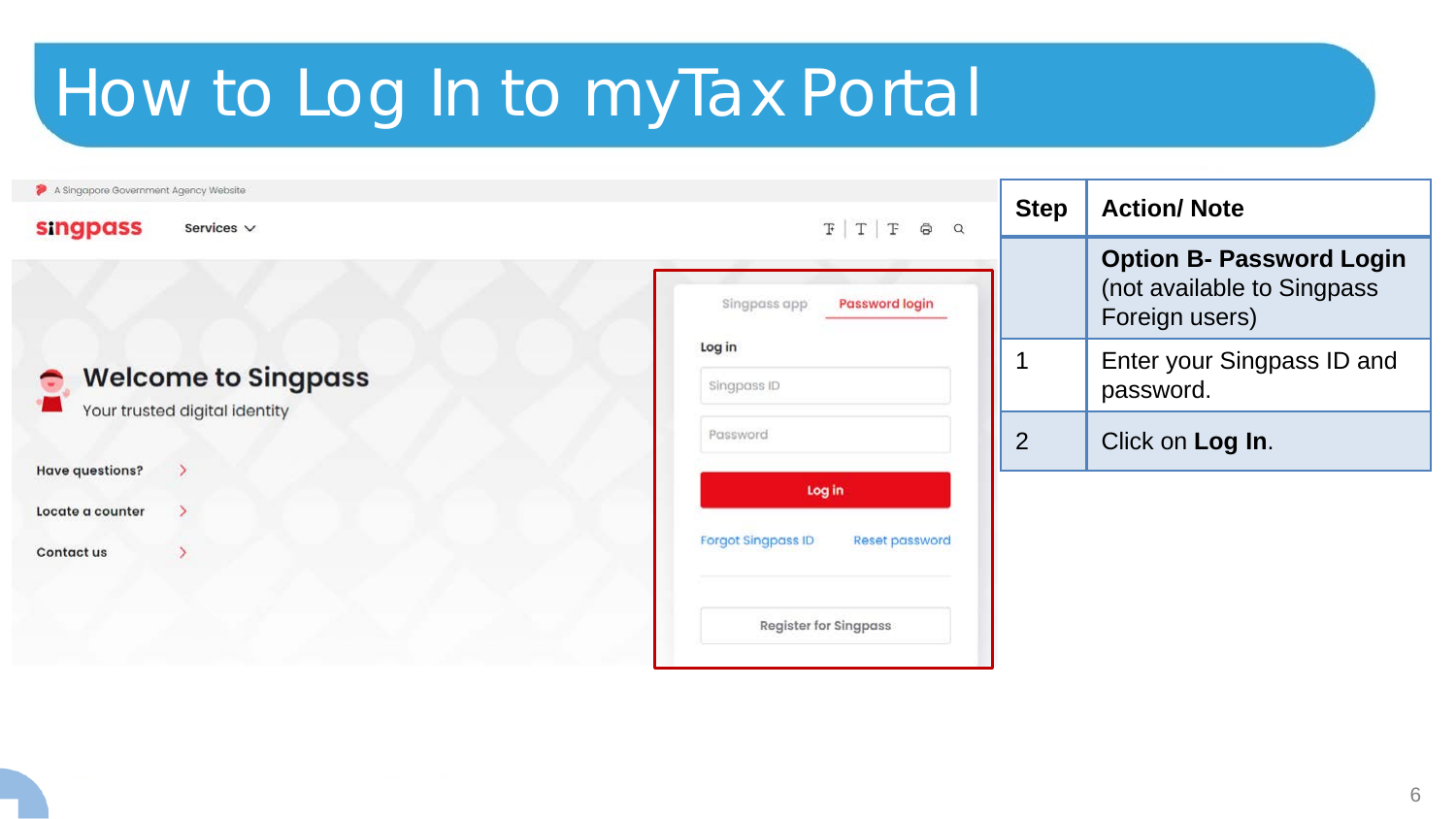| A Singapore Government Agency Website<br><b>singpass</b>                                                                                 | <b>Step</b> | <b>Action/Note</b>                                                                                                               |
|------------------------------------------------------------------------------------------------------------------------------------------|-------------|----------------------------------------------------------------------------------------------------------------------------------|
| <b>Face verification</b><br><b>SMS OTP</b>                                                                                               |             | <b>Option B- Password Login</b><br>(continued)                                                                                   |
| Enter the 6-digit One-time Password (OTP) sent to your mobile number (****6022). Not your mobile number?                                 |             | You can choose between two<br>2FA verification methods.                                                                          |
| OTP<br>OTP:<br>SMS<br><b>Submit</b>                                                                                                      |             | Option B.1: via SMS OTP<br>Option B.2: via Face<br>Verification                                                                  |
| If you do not receive an OTP on your mobile device within 30 seconds, please click on the "Resend OTP" button here:<br><b>Resend OTP</b> |             | Face Verification is only<br>available on desktop and<br>mobile browsers and<br>requires a front-facing<br>camera on the device. |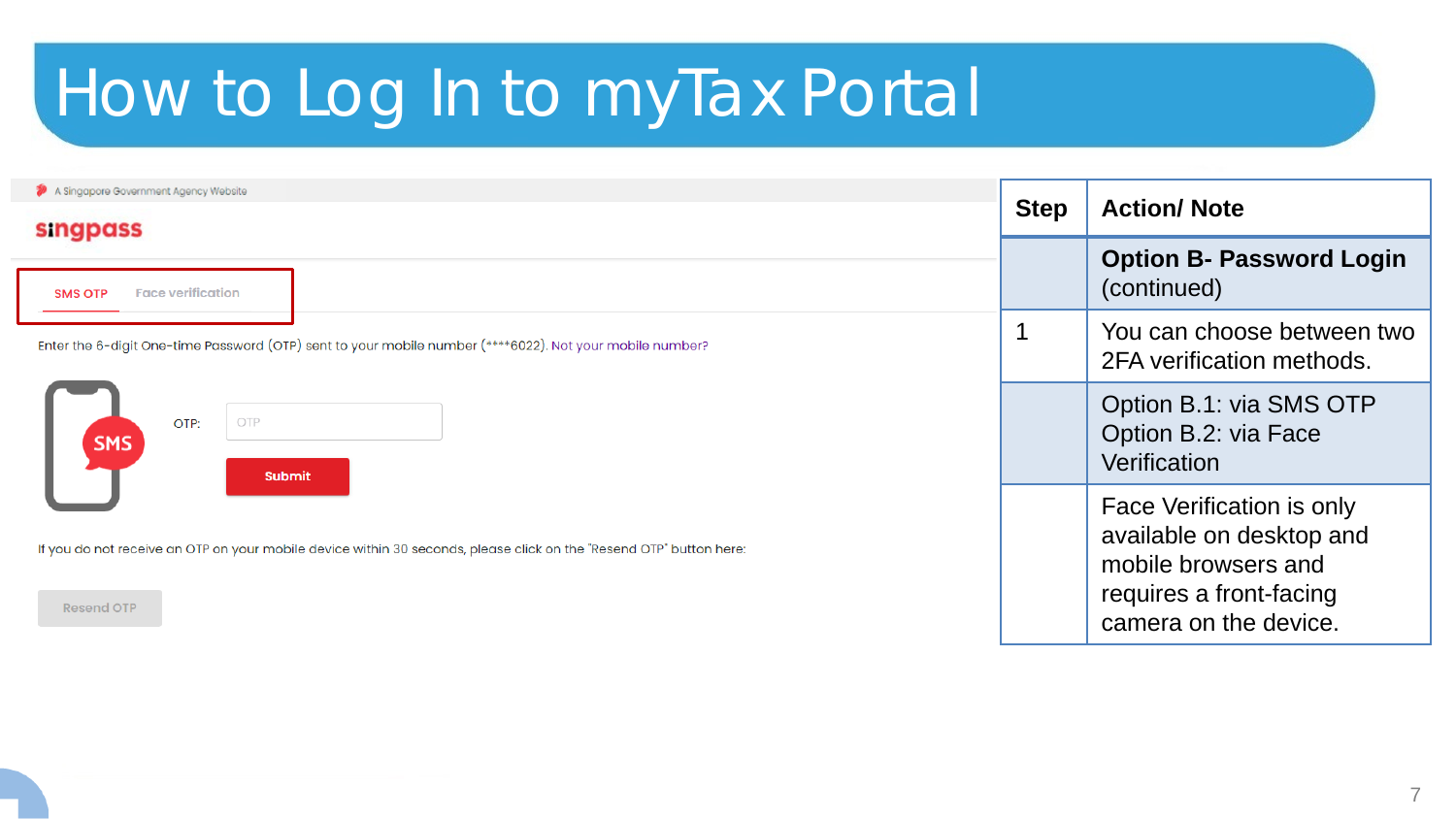| <b>singpass</b><br><b>Face verification</b><br><b>SMS OTP</b><br>Enter the 6-digit One-time Password (OTP) sent to your mobile number (****6022). Not your mobile number? | <b>Option B.1- SMS OTP</b><br>Enter the 6-digit OTP which |
|---------------------------------------------------------------------------------------------------------------------------------------------------------------------------|-----------------------------------------------------------|
|                                                                                                                                                                           |                                                           |
|                                                                                                                                                                           | will be sent to your registered<br>mobile number.         |
| OTP<br>OTP:<br>$\overline{2}$<br><b>SMS</b>                                                                                                                               | Click on <b>Submit.</b>                                   |

If you do not receive an OTP on your mobile device within 30 seconds, please click on the "Resend OTP" button here:

**Resend OTP**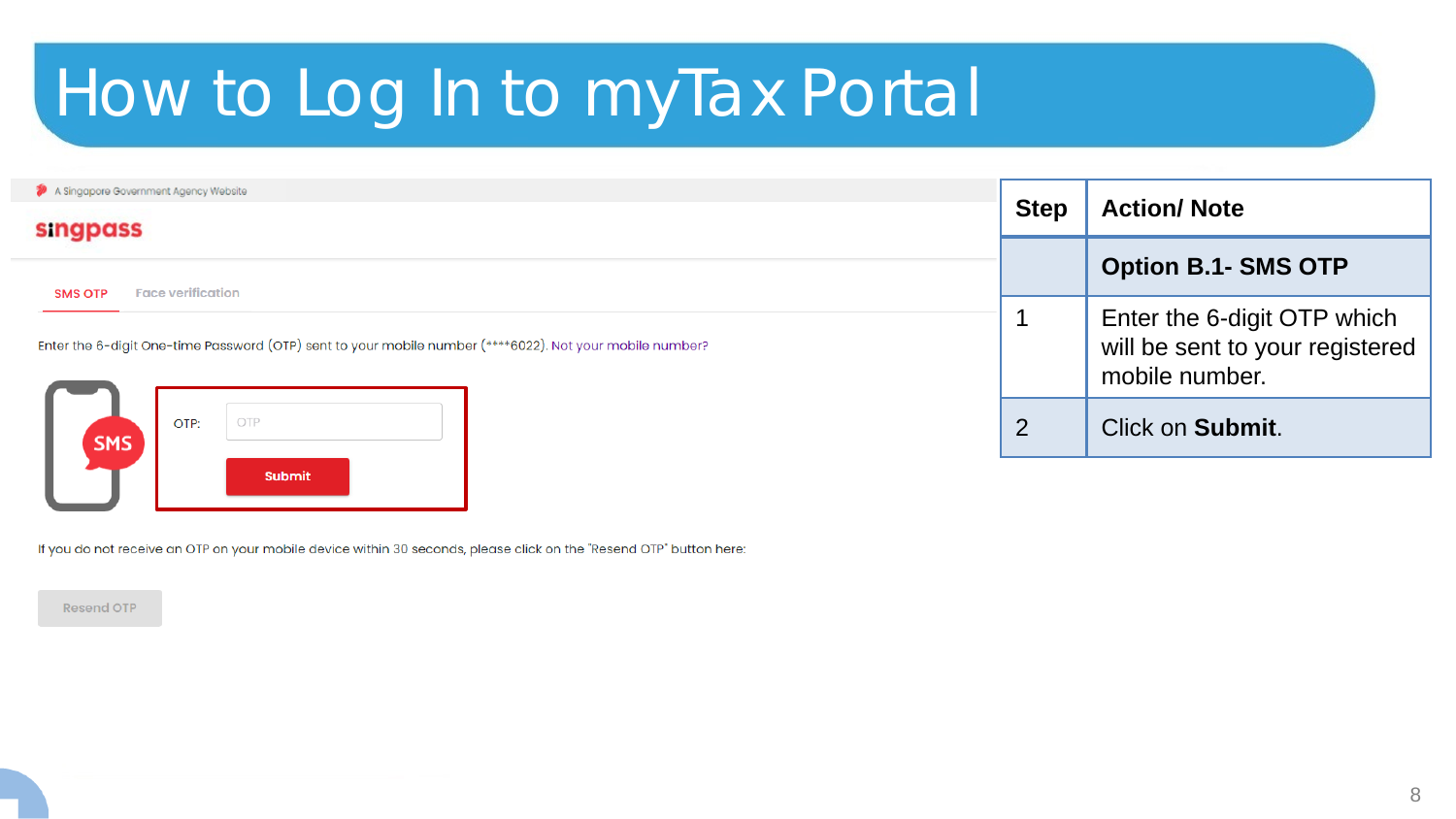| <b>SMS OTP</b><br><b>Face verification</b>                                                                     | <b>Step</b> | <b>Action/Note</b>                                                                         |
|----------------------------------------------------------------------------------------------------------------|-------------|--------------------------------------------------------------------------------------------|
| <b>Please note:</b><br>$\odot$<br>Use another authentification method if you are sensitive to flashing lights. |             | <b>Option B.2- Face</b><br><b>Verification</b>                                             |
| In the next screen, click "Begin Scan".                                                                        |             | Click on Continue.                                                                         |
| Keep still as the camera locates your face.<br>The screen will flash a series of colored lights.<br>3          |             | You are advised not to use<br>this verification method if you<br>are sensitive to flashing |
| $\sim$                                                                                                         |             | lights.                                                                                    |



Click here to find out more about Singpass Face verification.

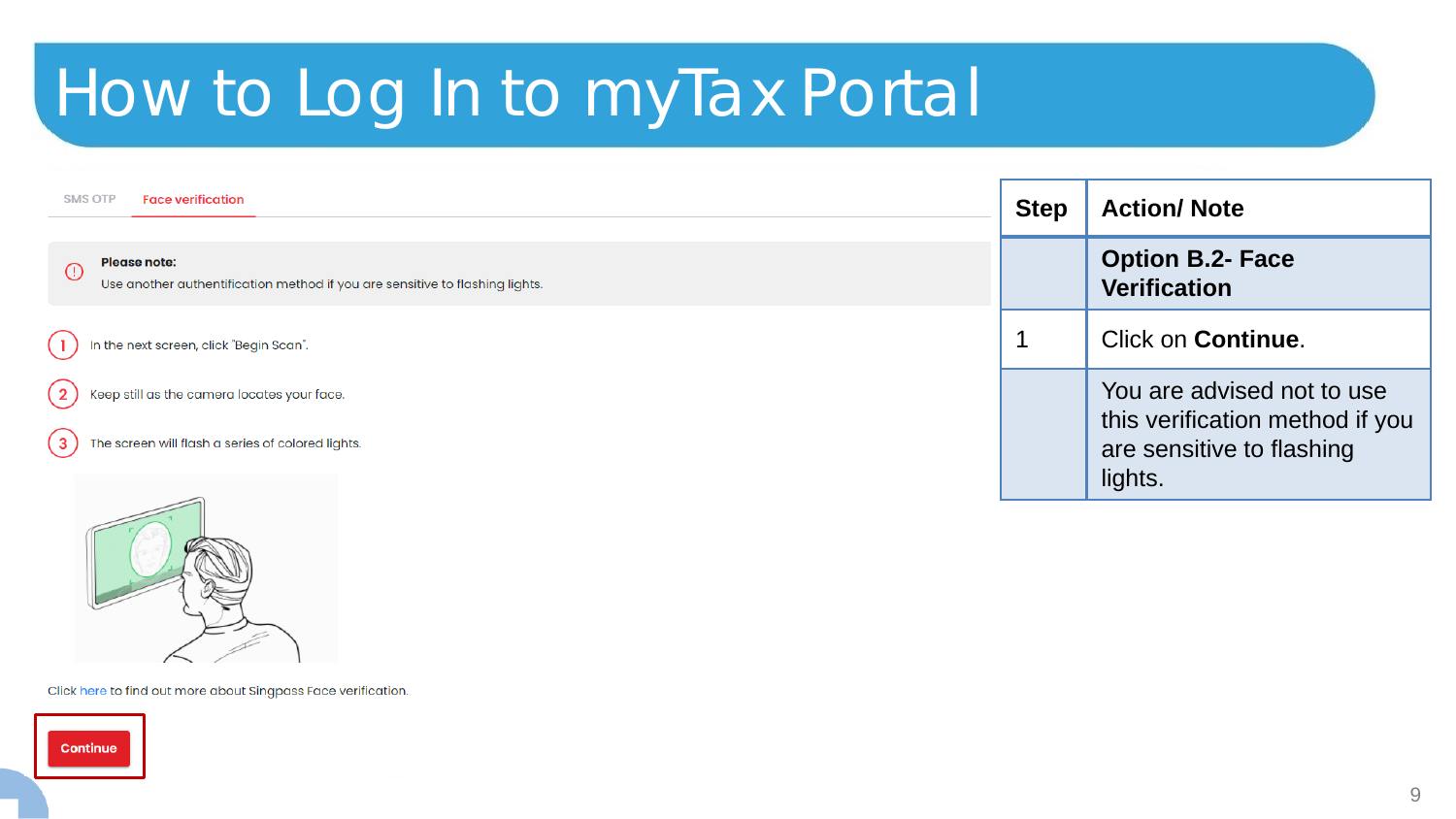| A Singapore Government Agency Website<br><b>singpass</b> |                                               |                           |                             | <b>Step</b>    | <b>Action/Note</b>                                  |
|----------------------------------------------------------|-----------------------------------------------|---------------------------|-----------------------------|----------------|-----------------------------------------------------|
| <b>SMS OTP</b>                                           | <b>Face verification</b>                      |                           |                             |                | <b>Option B.2- Face</b><br>Verification (continued) |
|                                                          | Here are some guidelines. Find out more here. |                           |                             |                | Read the guidelines.                                |
| $\overline{\circ}$                                       | ana.<br>.                                     |                           | $\sim$ $\sim$               | $\overline{2}$ | Click on Begin Scan.                                |
| $\oslash$ Clear glasses                                  | ◯ Keep headgear<br>and hair off face          | $\oslash$ Indoor lighting | $\oslash$ Keep mouth closed |                |                                                     |
| $\bullet$                                                |                                               | <b>College</b>            | $\sim$ $\sim$               |                |                                                     |

#### Look into the front camera and select "Begin Scan".

 $\oslash$  Cover your face

By selecting "Begin Scan", you are allowing us to match your photo with the government's biometrics database based on the Terms of Use.

 $\oslash$  Smile widely

◯ Very bright lighting



 $\oslash$  Tinted glasses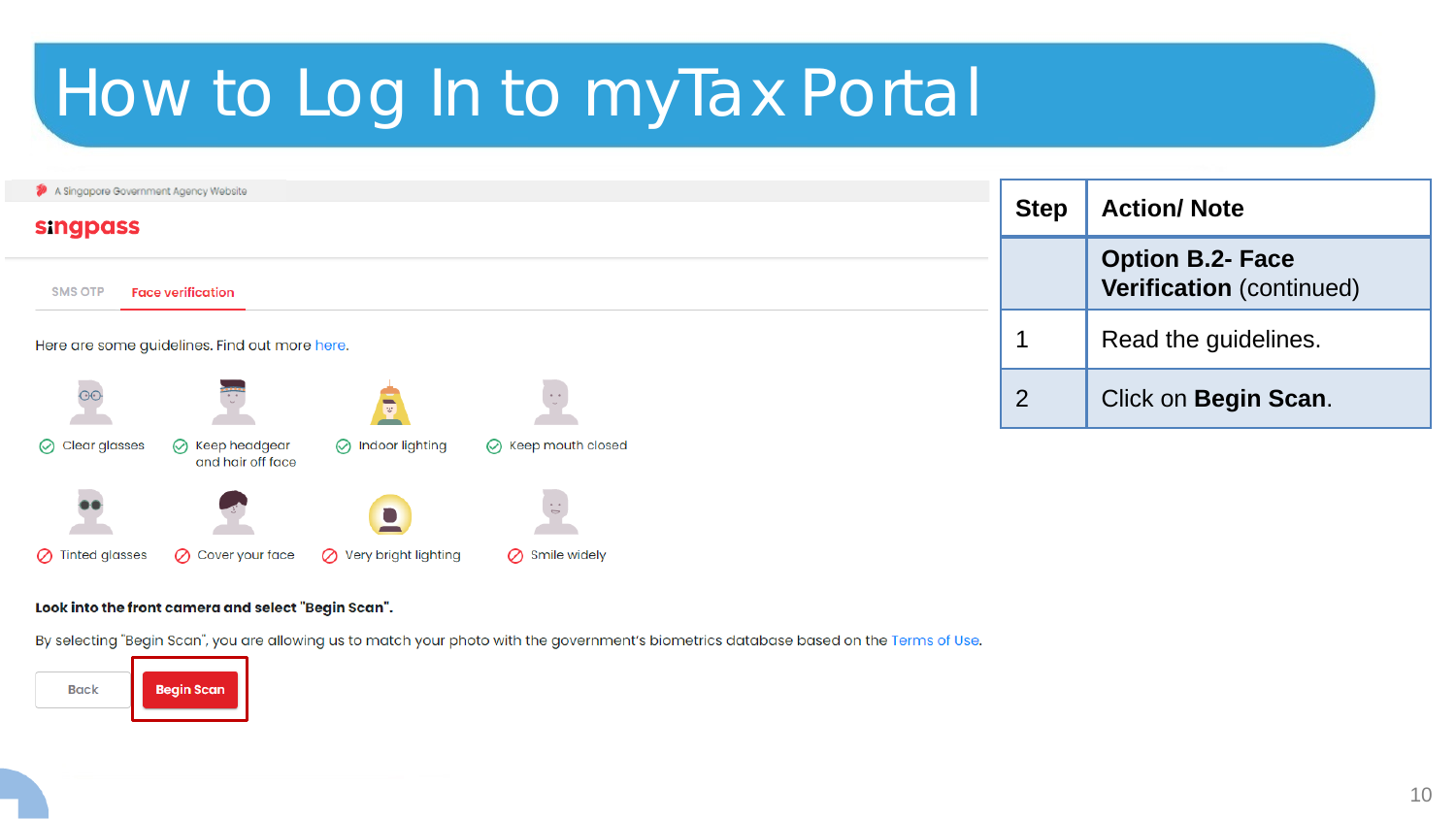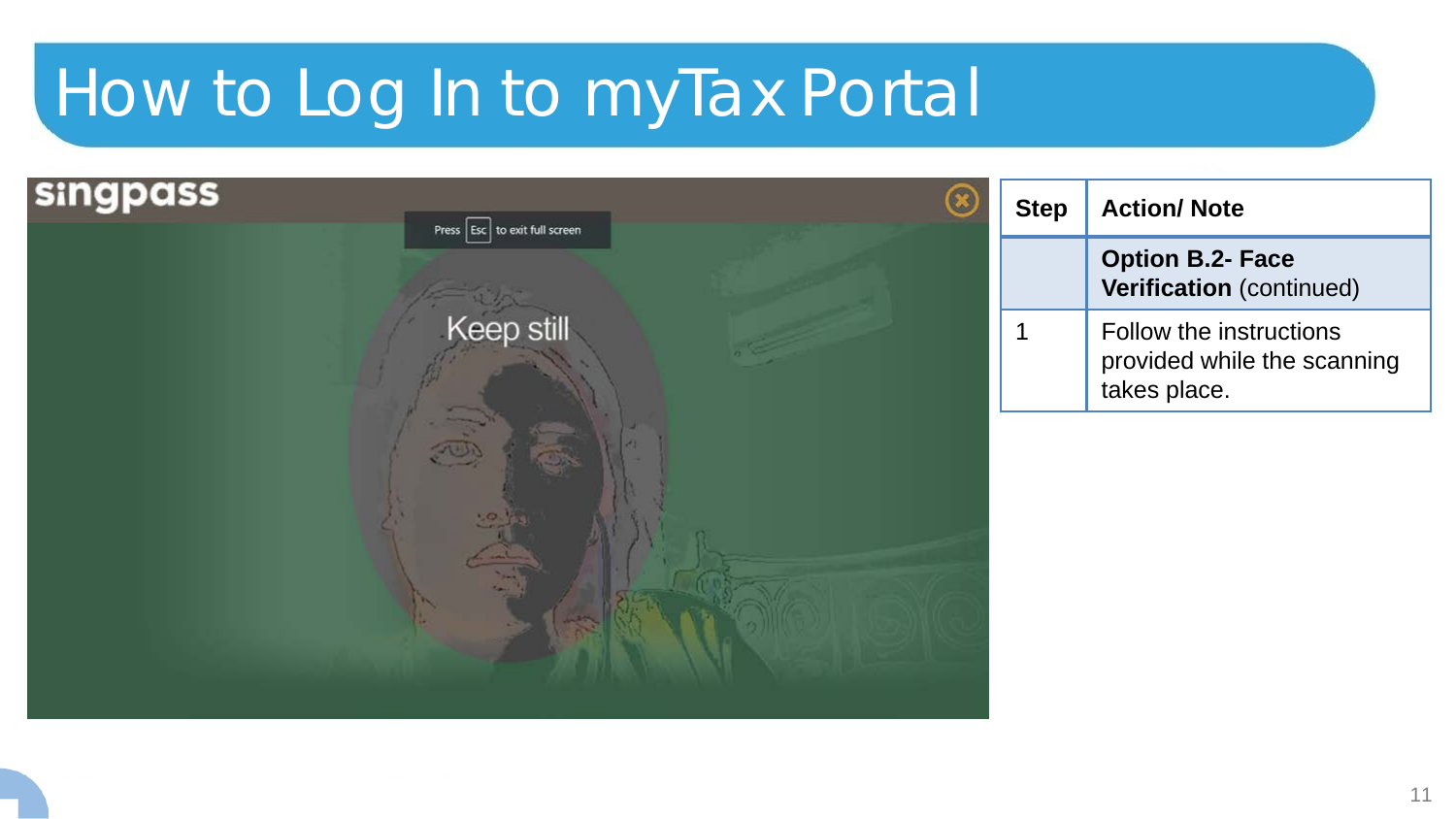| <b>corppass</b>               |                        | Singapore Government                        | <b>Step</b> | <b>Action/Note</b>                                                             |
|-------------------------------|------------------------|---------------------------------------------|-------------|--------------------------------------------------------------------------------|
|                               |                        | A A A Contact Us   Feedback   Sitemap   FAQ |             | <b>Select UEN/Entity ID</b>                                                    |
|                               |                        | Log Out $\triangle$                         |             | Select the relevant                                                            |
| <b>Select UEN/Entity ID</b>   |                        |                                             |             | UEN/Entity ID.                                                                 |
| 191425521H<br><b>Entity 1</b> | 200062017E<br>Entity 2 | C20001187B<br>Entity 3                      |             | This page will only be shown<br>if you have more than one<br>Corppass account. |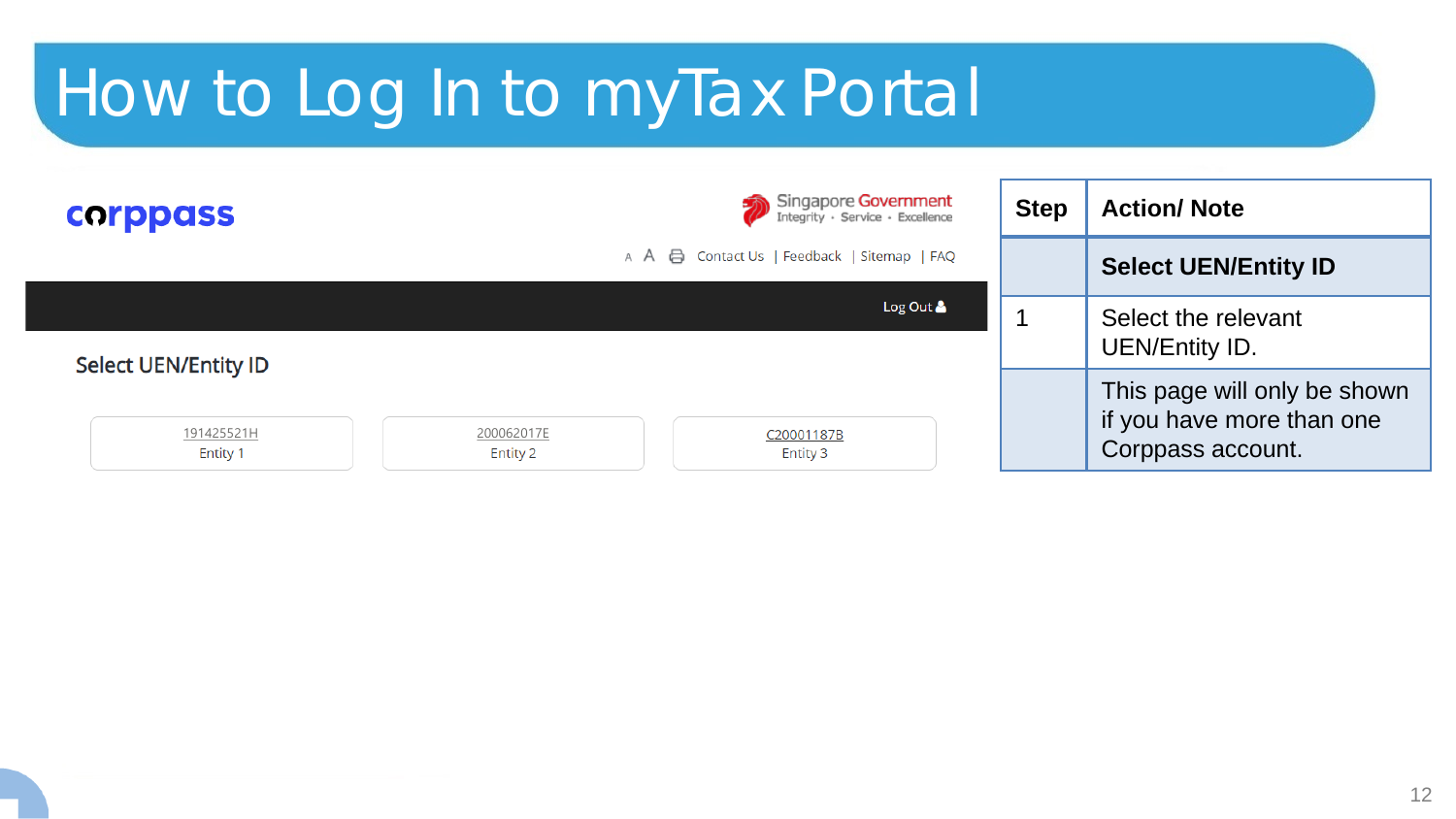

| <b>Step</b>   | <b>Action/Note</b>                                            |
|---------------|---------------------------------------------------------------|
|               | <b>For Singpass Foreign</b><br>users                          |
|               | Enter the tax reference<br>number assigned to you by<br>IRAS. |
| $\mathcal{P}$ | Click on <b>Next</b> .                                        |

| <b>Continue with</b> |             |  |
|----------------------|-------------|--|
| Tax Ref No.          |             |  |
| A12345678Z           |             |  |
| CANCEL               | <b>NEXT</b> |  |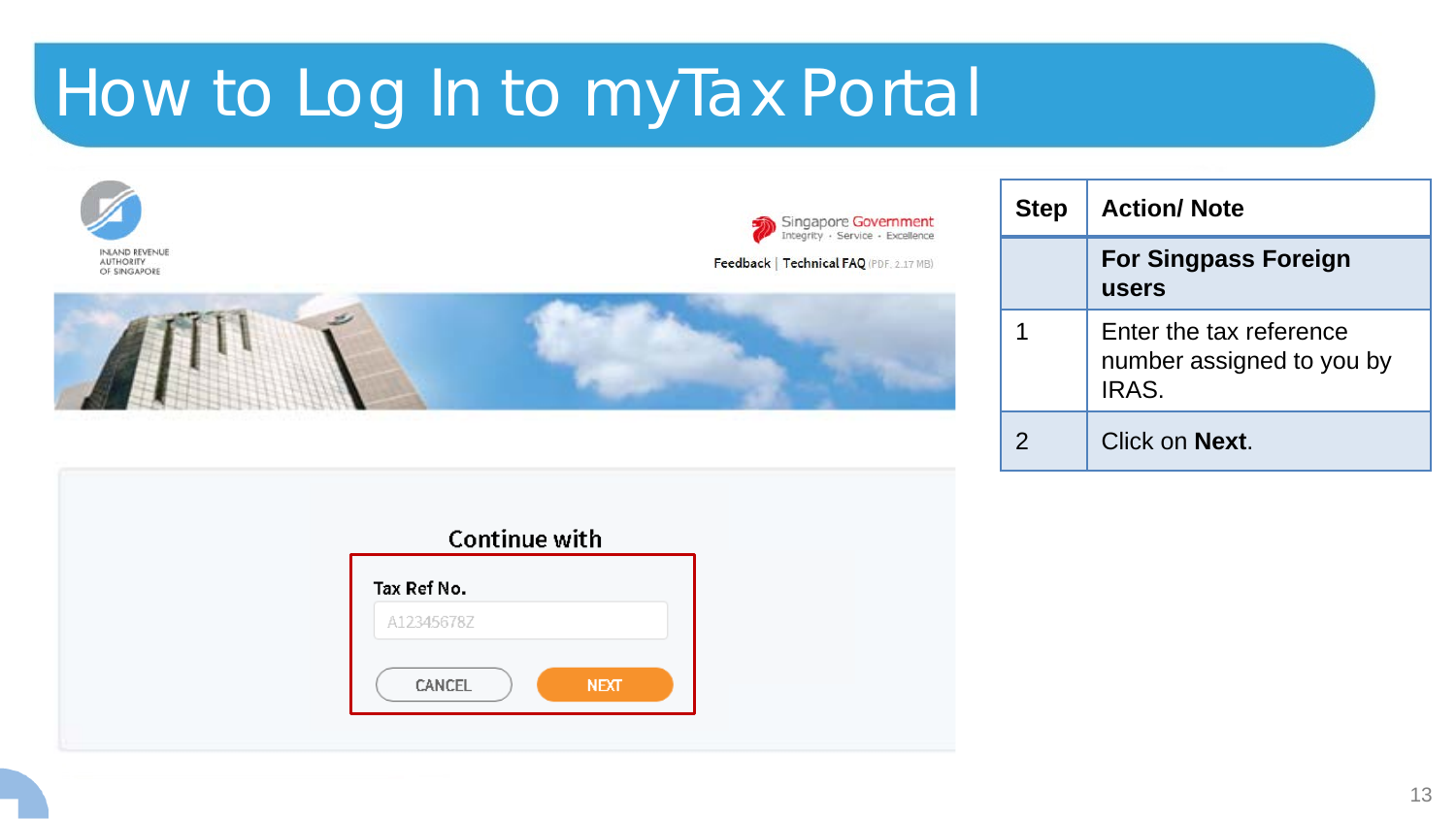

**Step Action/ Note** 1 Select the relevant e-Service in the navigation bar.

Last login on Wednesday, 24 Mar 2021 9:14 AM (Singapore time).